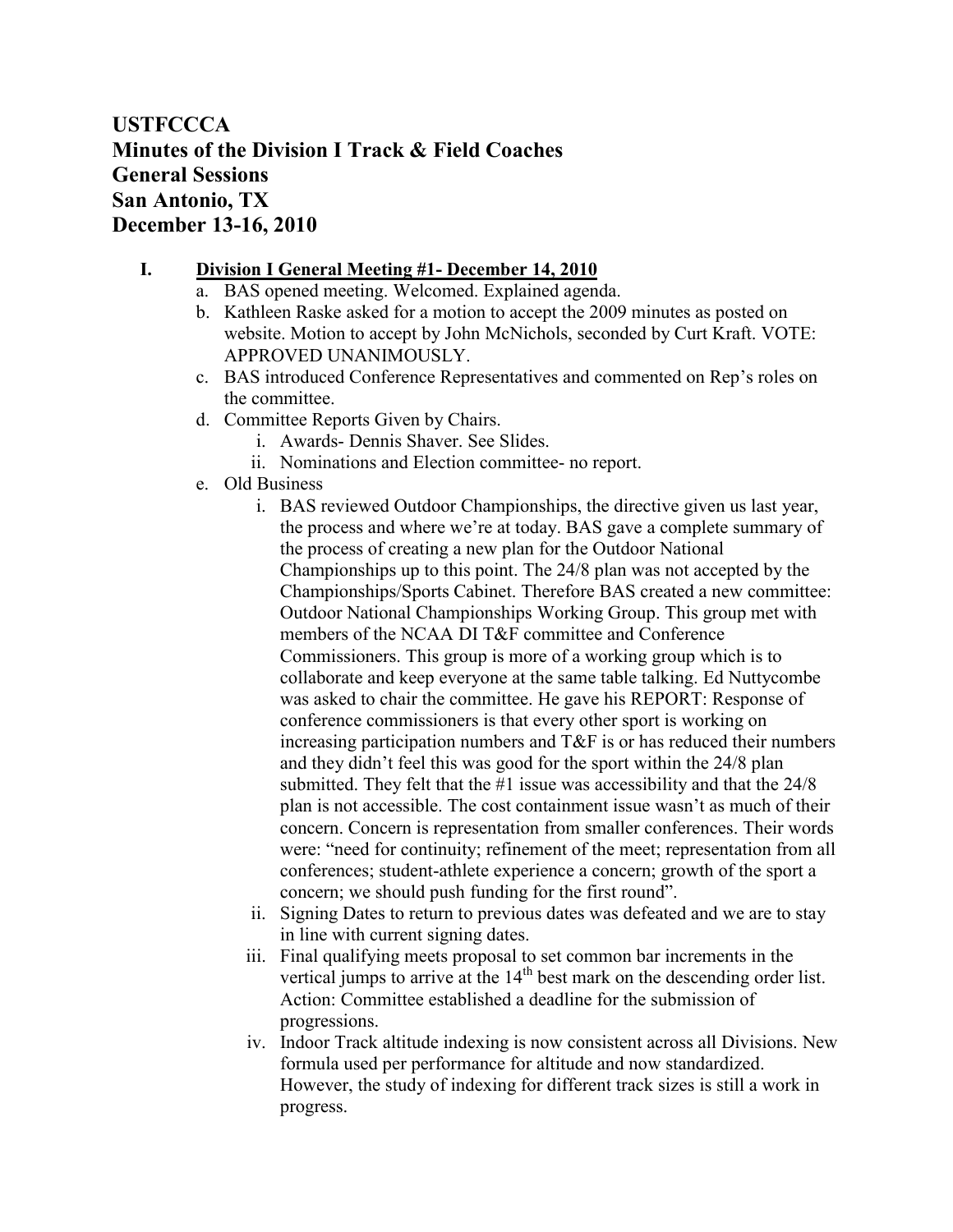- v. Grandfather request for facilities with lanes in excess of 50m radius: Denied by NCAA T&F Committee.
- vi. Weather related issues at competition site will fall in the hands of the working T&F committee group as coming up with guidelines would be too difficult.
- vii. Discussion of changing the Indoor Championship sprint schedule was tabled.
- viii. Our Strategic Plan is on website and will continue to be a driving force for framework of decisions, plans and progress towards goals.
- ix. Code of Ethics is on the XC agenda to pass and then a committee will be appointed after it is passed.
- x. Capital One Cup was unanimously opposed nationally by the Student Athletic Advisory Board and sent that message to NCAA.
- f. New Business
	- i. Proposal: For the bid process for NCAA Prelim round of Outdoor Championships to include host school require local hotels to block off rooms.
	- ii. Proposal: To conduct separate days of preliminary rounds in the field events to determine the final 12 as we had in previous years, going from 24 to 12 at final site with 3 attempt day 1 and 6 attempts day 2.
	- iii. Proposal: To allow music to be played at National Championships between events.
	- iv. NCAA 2010-30 regarding telephone calls earlier to PSAs.
	- v. NCAA 2010-45 regarding tryout exception.
	- vi. NCAA 2010-46 regarding tryout exception on campus.
	- vii. NCAA implementation of recruiting person days or evaluation days. Tabled for further discussion to determine # days.
	- viii. NCAA said we could no longer give coaches awards during championship student-athlete banquet. Motion by Ron Mann to maintain giving coaches awards at banquet in some way acceptable.
	- ix. NCAA rules change process. Motion by Dean Hayes to keep committee in loop.
- g. Committee on Rankings Steve Rainbolt gave report.
- h. Motion to adjourn. Meeting ends.

## **II. Division I General Meeting #2 - December 15, 2010**

- a. BAS called meeting to order.
- b. Guest John Pfeffenberger of the NCAA Eligibility Center gave general presentation.
- c. Indoor NCAA Championship host Texas A&M gave presentation.
- d. Outdoor NCAA Prelim Site hosts gave presentations- Indiana-East/Oregon-West.
- e. Outdoor NCAA Final Site host Drake University gave presentation.
- f. Ralph Lindeman, Chair of Coaches Advisory Committee of USATF gave report.
- g. USTFCCCA Hall of Fame committee- Elvis Forde gave report.
- h. New Business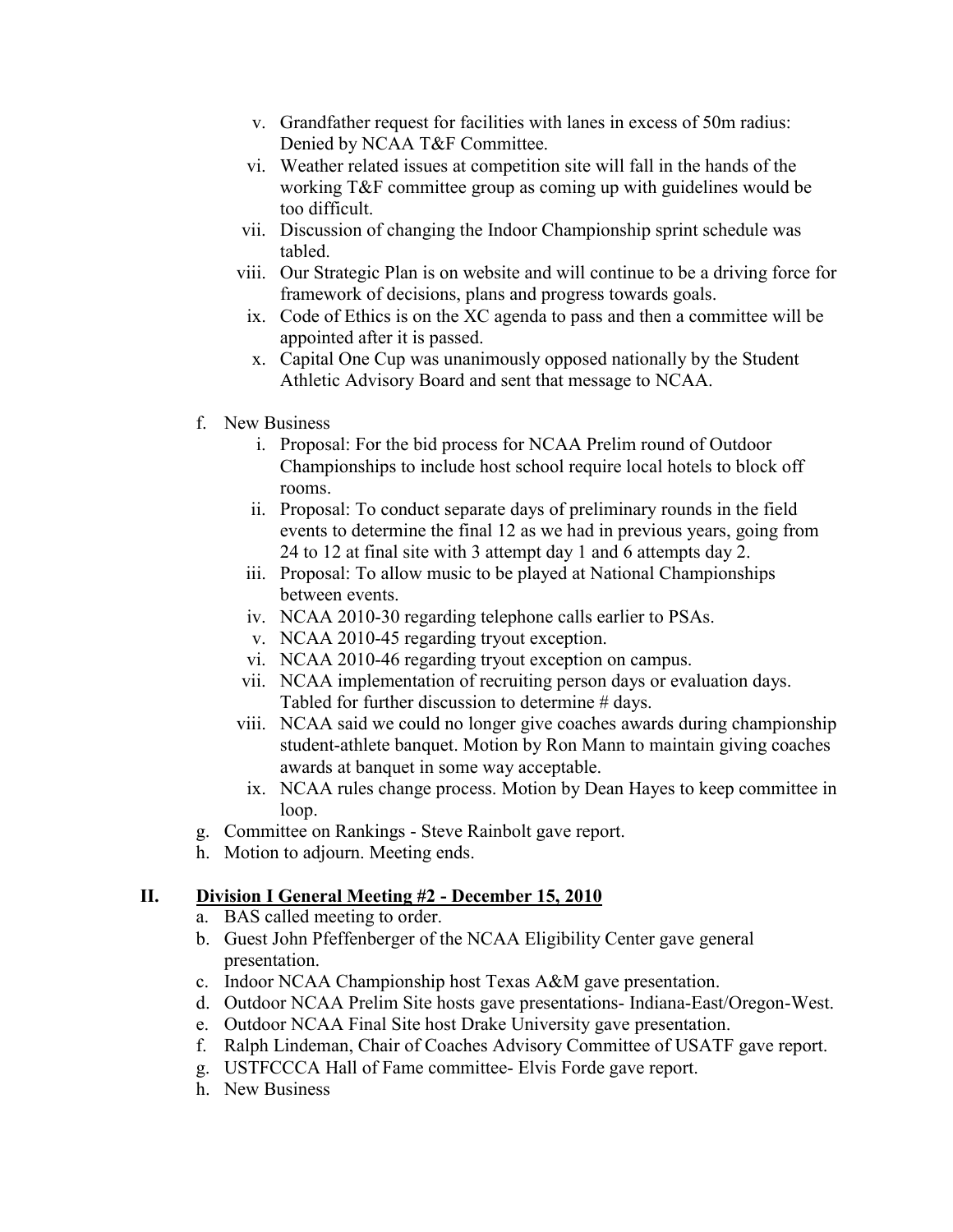- i. Motion: To seek \$200,000 from NCAA for host institutions of the Preliminary round sites. Ed Nuttycombe/Seconded.
- ii. Motion: Seek NCAA funding for all participants to the first round of the NCAA Outdoor Championships. Dave Nielsen/Seconded.
- iii. Recommendation of implementation of recruiting person days for Division I Cross Country/Track & Field to be 200 per gender, however, the preference is to stay with current system.
- iv. Motion: To recognize top 8 as All-Americans regardless of U.S. citizenship indoor and outdoor; and to create an Honorable Mention All-American award to the final 16 outside the top 8 at the Outdoor Championships. Discussion/comments from the floor ensued. Friendly amendment accepted from Curtis Frye to move to a 3 tier system for outdoor of 8-8-8 with first team, 2<sup>nd</sup> team All-Americans and then honorable mention All-Americans. Ben Paxton/Seconded.
- v. Motion: Recognize all NCAA indoor Championships participants outside of the top 8 as Honorable Mention All-Americans. Friendly amendment accepted to move to an 8-8-+ for first team, second team, and the remainder of the finishers be honorable mention All-Americans. Dennis Shaver/Seconded.
- vi. Motion: To pursue NCAA to recognize student-athletes who qualify to compete at the preliminary round of the outdoor championships with an NCAA participation award. Ben Paxton/Seconded.
- vii. Motion: To include language in bid process for the NCAA preliminary round host schools to work with local hotels to block off rooms. Barry Harwick/Seconded.
- viii. Nominations & Elections committee is working on developing a slate for the positions of president, first vice president, second vice president, and Div. I at-large representative to the board of directors.
- i. New Business from floor
	- i. Gary Wilson motion: to remove the 10,000m from the first round of the outdoor championships and qualify 24 from the final season descending order list to the final round. Dave Smith seconded.
	- ii. Gary Wilson asked on the follow up regarding the addition of assistant coaches for our sport. It didn't get conference sponsorship. He felt that the committee should have followed up on this. Motion: To charge the Division I Track & Field Committee with the task of garnering conference support for legislative action passed by the Division I T&F body. Seconded by Matt (Long Beach State).
	- iii. Steve Rainbolt noted that the indexing and conversions aren't applied to the multi events indoor for qualifying purposes. Motion: To pursue immediate rule change to apply all indexing and conversions for all events of the multi-events for qualifying purposes. Seconded by Ed Nuttycombe.
	- iv. James Thomas Motion: To conduct simultaneous flights of the long jump, triple jump, shot put of the same gender at the final site of the championships, if facility allows. Seconded by Dan Steele.
	- v. Motion to adjourn. Meeting ends.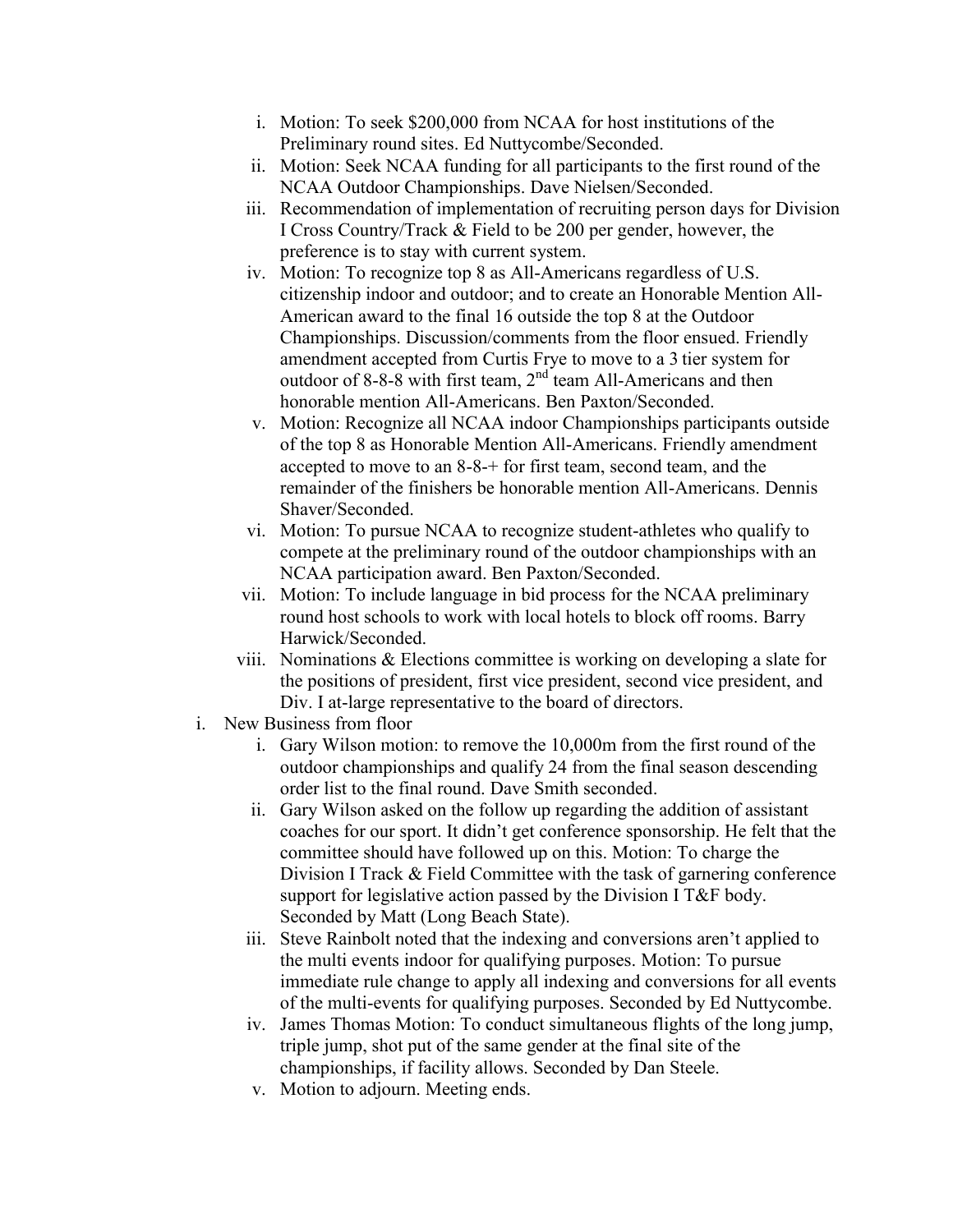## **III. Division I General Meeting #3 / Voting Session – December 16, 2010**

- a. BAS called meeting to order. She thanked the executive committee for all their work as well as Sam Seemes and Shannon Wright as she is the outgoing president.
- b. Shannon Wright explained the voting procedures. Membership Vote: One vote per member coach. Unit Vote: One vote per member program. Men's and women's programs have one vote each. Combined programs have two votes each.
- c. Membership Votes
	- i. Slate of Officers: President- Ron Mann, Louisville. First V.P. Dennis Shaver, LSU. Second V.P. - Connie Price-Smith, Southern Illinois. VOTE: PASSED unanimous.
	- ii. At-Large Representative to the USTFCCCA Board of Directors: Beth Alford-Sullivan. VOTE: PASSED unanimous.
	- iii. For part of the bid process for the NCAA preliminary round of the outdoor championships to include having the host school work with local hotels to block off rooms. VOTE: 222-2-1 PASSED.
	- iv. To recommend defeat of NCAA Legislative Proposal 2010-30 (telephone call to juniors). VOTE: 227-26-1 PASSED.
	- v. To recommend defeat of NCAA Legislative Proposal 2010-45 (recognized training and development programs). VOTE: 184-27-12 PASSED.
	- vi. To recommend adoption of NCAA Legislative Proposal 2010-46 (tryout exception for high school contests). VOTE: 211-12-1 PASSED.
	- vii. To seek \$200,000 from NCAA for host institutions of the Outdoor Preliminary Round sites. VOTE: 237-4-3 PASSED.
	- viii. Seek NCAA funding for all participants to the first round of the NCAA Outdoor Championship. VOTE: 245-0-2 PASSED.
	- ix. To pursue NCAA to recognize student-athletes who qualify to compete at the Preliminary Round of the Outdoor Championships with an NCAA participation award. VOTE: 215-14-2 PASSED.
	- x. To charge the Division I T&F Executive Committee with the task of garnering conference support for legislative action passed by the Division I T& F body. VOTE: 207-3-1 PASSED.
	- xi. To pursue immediate rule change to apply all indexing and conversions for all events of the multi-events for qualifying purposes for Indoor Championships. VOTE: 209-18-4 PASSED.
	- xii. To have separate days of preliminary rounds in the field events to determine the final 12 at the final site of the outdoor championships. VOTE: 198-36-6. PASSED.
	- xiii. To conduct simultaneous flights of the long jump, triple jump, shot put of same gender at the final site of the outdoor championships if facility allows. VOTE: 174-45-4 PASSED.
	- xiv. To remove the 10,000m from the first round of the outdoor championships and qualify 24 from the final season descending order list to the final round of the championships. VOTE: 20-211-2 FAILED.